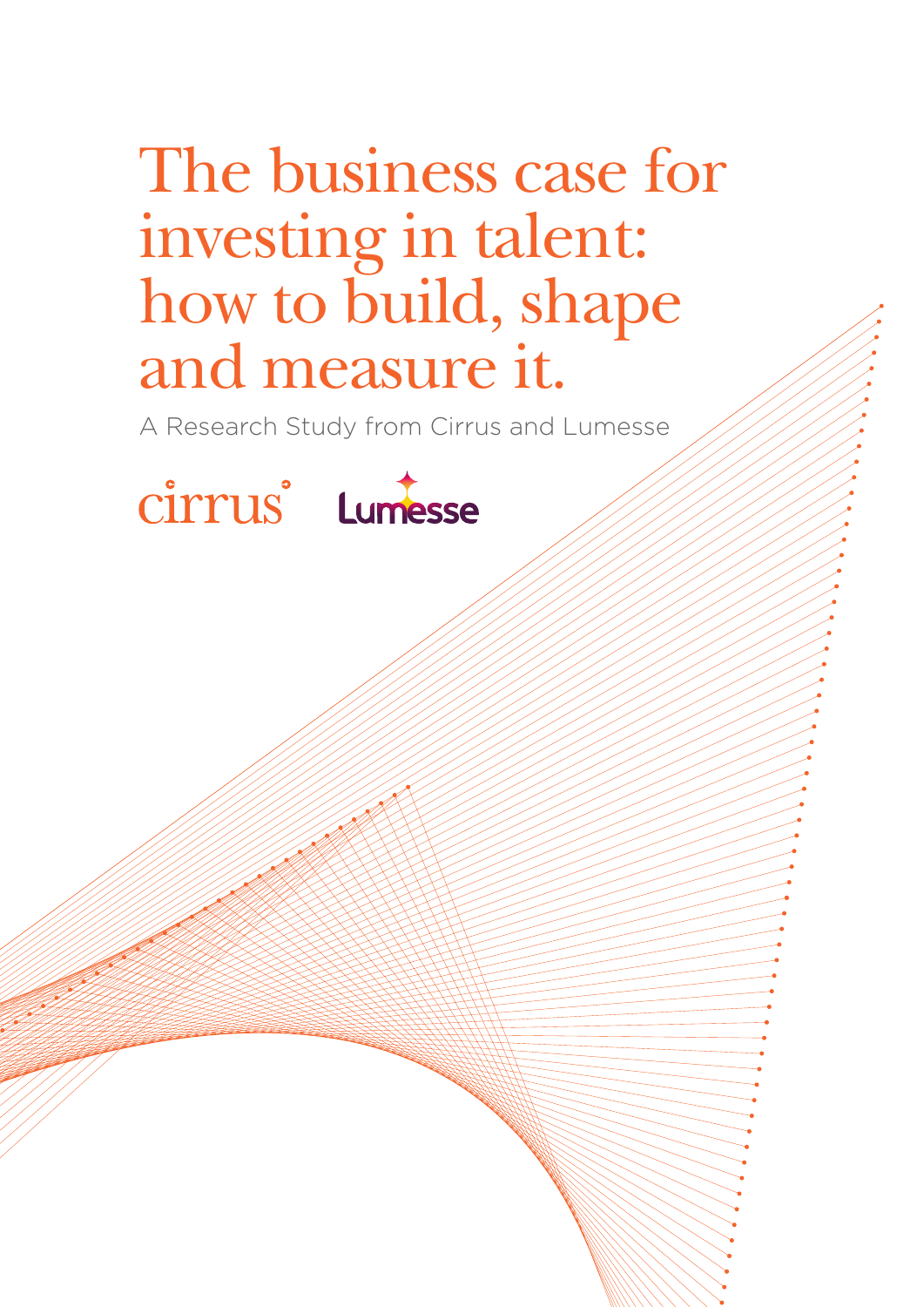# The business case for investing in talent: how to build, shape and measure it.

## 1. INTRODUCTION

How important is it to demonstrate a return on investment (ROI) in talent? When we last researched this area back in 20081 , there was a strong feeling that investing in talent was seen as so critical that it didn't need to be justified. Today, that's no longer true. The vast majority of HR professionals believe that presenting a robust business case is now essential to secure investment. However, almost half feel it isn't possible to calculate the financial return on investment accurately.

## What is 'talent management'?

Talent management is a strategic approach to attracting, developing, engaging and retaining the right people to create a high-performing organisation that meets its business targets.

With the economic downturn squeezing budgets and resources, and every investment keenly evaluated, HR must achieve more with less. To help protect and secure budgets, HR has to find a way to predict and validate the value of talent programmes.

To shed more light on these issues we conducted research and in-depth interviews with over 80 major organisations. While we found a clear acknowledgement that it's important to present a robust financial business case for talent initiatives, HR professionals also believe that they can offer a unique viewpoint on other, softer measures, which can also help to demonstrate return on investment.

This paper looks at the research in more detail before outlining an approach to evaluate talent initiatives, including:

- *Applying a more rounded validation model based on strategy maps developed by Robert Kaplan of Harvard Business School, looking at both financial and nonfinancial metrics.*
- *Improving HR's connections with the wider business to gauge colleagues' views on a wide range of measures to demonstrate a return on investment.*
- *Developing HR's skillsets and confidence to create compelling a business case and demonstrate the return on investment.*

Proving the investment in talent is critical. In the current economic environment, initiatives which lack senior visibility and cannot be measured are in danger of being cut. However, any reduction in talent budgets can have a very negative impact on organisational performance. Finding and retaining the best people is arguably the single most important factor in corporate success.

### 2. THE PUSH FOR A FINANCIAL BUSINESS CASE

When we conducted our original research in 2008, there was a strong feeling that talent management was seen as so fundamental that it didn't need a business case. The majority of anecdotal comments from leading HR professionals described it as a 'no-brainer' to invest in talent - a sentiment widely shared.

Today's results indicate that talent is still viewed as key to business success. For instance, 87% of respondents agree that their senior management is strongly committed to talent management, and 79.4% agree that senior managers view talent management as critical to the bottom line. However, attitudes are shifting when it comes to the need to account for talent investments.

## No longer a no-brainer

In 2013, only 29% of HR professionals in our survey hold the view that investing in talent management is a no-brainer. Instead, we are seeing clear recognition that HR should do more to justify the financial business case for investing in talent.

A strong majority of people we spoke to – 66.7% – agreed that, in the last few years, the pressure to justify the business case for investing in talent has increased. Even more – 84.1% – agree or strongly agree that obtaining the required investment for talent activities requires a robust business case. Moreover, 83% agree or strongly agree that HR should do more to measure and evaluate the financial return on talent management activities postimplementation. One of the main drivers behind this marked change in sentiment in just five years is the financial pressures caused by tougher market conditions.

"The word I use is value - and value is about more than money. We are looking for improvements and these are not simply around what extra business people do. It is about how we deliver against the organisation's wider strategy and this ultimately trickles down to the bottom line."

Dr Richard Waters, Group Head of Learning and Development, Hays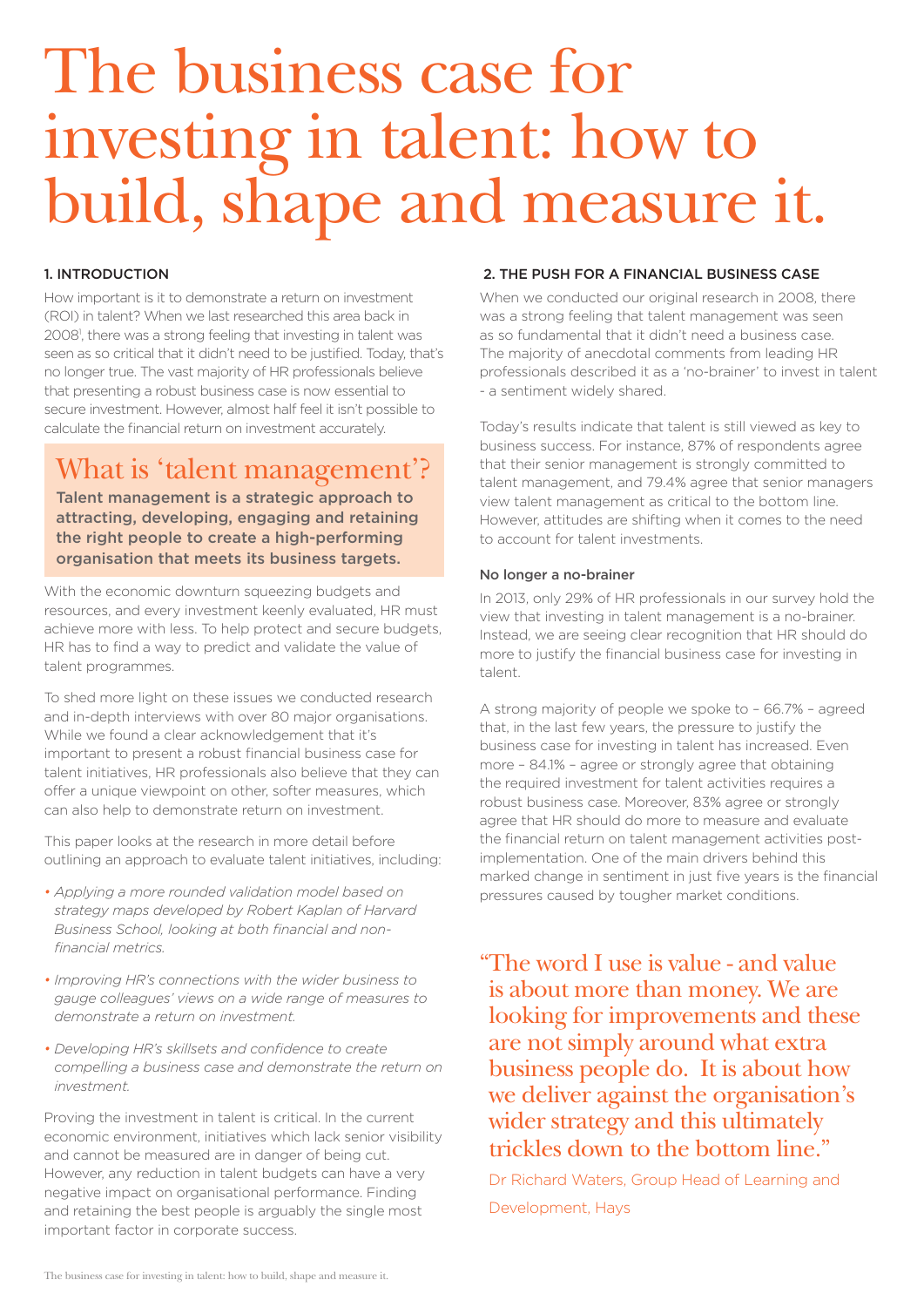"The business sees real benefits from our leadership development programme. People are selected for the programme based on whether developing them will have an impact on performance. We may not translate it into pounds, shillings and pence, but we have just had really good financial results and our MD recognises it's down to people and leadership."

Sheena Webster, Head of HR, Alliance Healthcare

## The drive for investment

Although there is a conviction that senior management believe strongly in the value of talent management, over half of HR professionals (54%) concurred that their organisation does not invest enough (finance, resources) in talent. This view is hardly surprising given the squeeze on revenues and budgets due to the prolonged period of depressed economic activity. But it does raise an interesting question: if HR can make a more compelling case, strengthened by a powerful financial assessment, can more investment be secured?



*Fig 1: Respondents were presented with a series of statements. They were asked to what extent they agreed or disagreed with them.* 

## Is financial measurement a feasible option?

Almost half (48.5%) of our respondents consider it is not possible to calculate the financial impact of investing in talent with any accuracy. Additionally, almost half, (47%), consider that most HR professionals do not have the skills to develop a financial business case for talent initiatives (only 29.5% think they do). Is it unfeasible to calculate the financial return on talent investment? Or does this indicate that there is a skills gap for some HR professionals in this area?





#### Traditional HR metrics are still the most common measures

Evaluating return on talent investment – business & financial metrics



When we looked at how talent investment is measured, our findings were broadly in line with the research from 2008. Traditional HR-related measures are still most commonly used to validate investment in talent, in preference to business and financial metrics. For example, 80% of respondents use retention figures, 77% use performance ratings, 61% look at the number of 'high potentials' in the business, and 41% succession ratios.

Two measurements are relatively popular: 67% measure the overall cost of their talent initiatives, and customer satisfaction measurement is applied by 49%. However, other benchmarks are not used widely – such as quality (29.3%), company/division revenue (27.6%), profit margin (24.1%), innovation (19%), health and safety (17%), and market value (12%). These figures underline the lack of a commonly accepted financial and business model to assess talent investments. They also suggest that HR focuses more on the cost of talent interventions – than their broader business impact – or the actual return on the initial outlay.

Given these results, the clear impact on business performance and the increasing need to demonstrate a financial return, it makes sense that 69.6% of people believe that HR, as a profession, should put its collective heads together and do more to validate investment from a financial standpoint.

## "Do a lot of upfront positioning to get people on board. Not just to demonstrate ROI at the end – that's the easy bit – but be clear in the first place about the business case and why there's a strong need to invest."

Laura Ovenden, Head of Talent, Beazley

The business case for investing in talent: how to build, shape and measure it.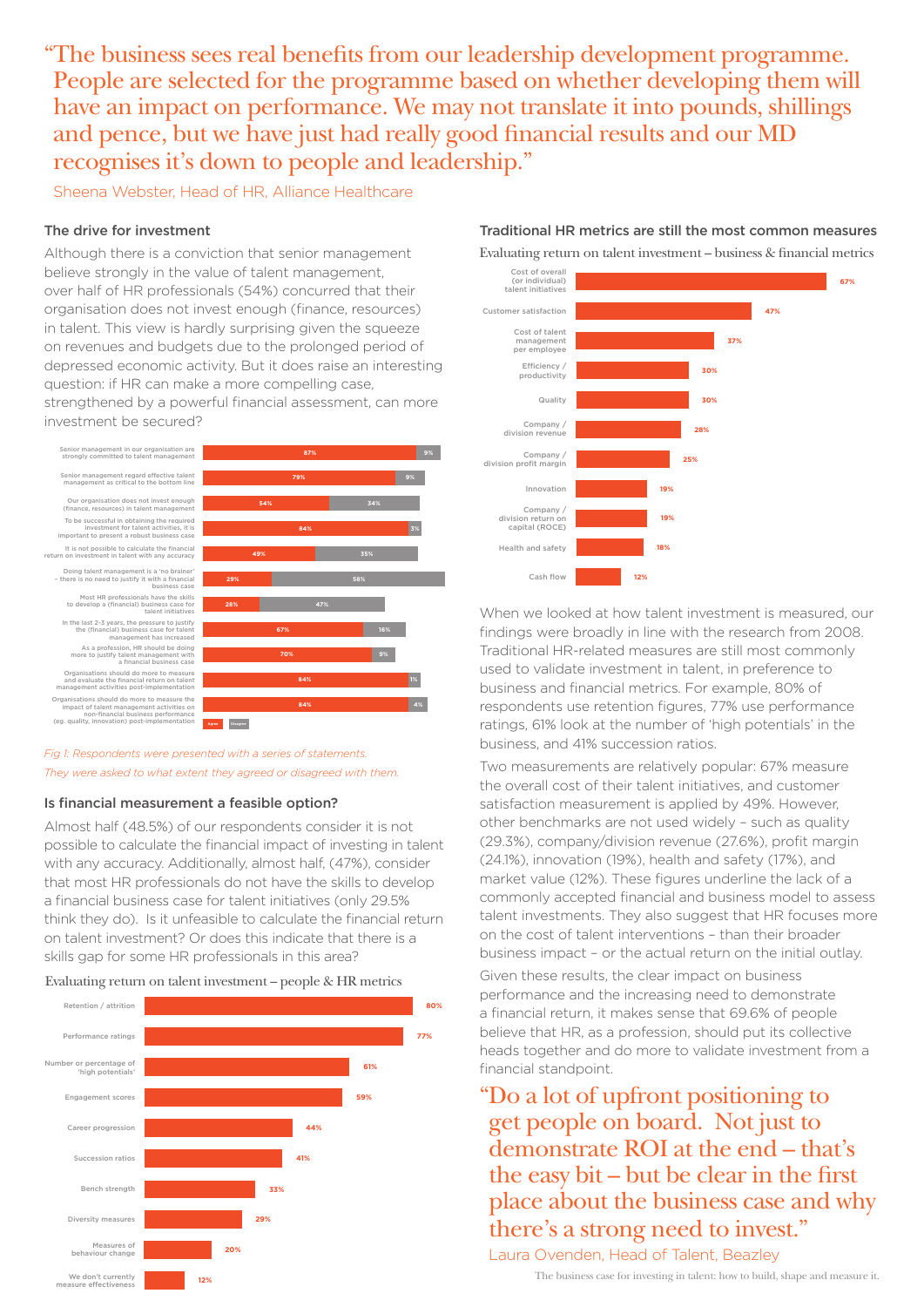"An ROI narrative built on pure financial metrics isn't a rounded view. Intangibles, such as culture and what people feel are equally important. Your own experience and beliefs as a strategic operator are important too. In a boardroom, hard metrics will only appeal to a proportion of the group, just as 'soft and fluffy' will only appeal to another proportion - it's important to provide a balance."

Hasan Khair, Regional Talent Director, EMEA, Saatchi & Saatchi

## Going beyond the financial

As part of this study we spoke to a number of HR leaders in detail. These discussions revealed that, while financial measures are important, HR-related business metrics must be a part of any new ROI equation. There is a clear reason for this. Financial data is historical. Accountants sometimes liken it to driving while looking in the rear-view mirror. It is valuable to track historical performance over time. However, hitting the figures one quarter does not necessarily indicate where a company is going in future.

## "I put commercial targets into our people plan, evaluate the impact and communicate the results to the business. Recruitment costs dropped dramatically as a result of our talent strategy as we didn't need to recruit so much from outside."

Mike Williams, Director of People Development,

## De Vere Hotels

'People' metrics on the other hand – things like succession bench strength, employee motivation, engagement, culture, climate and a shared sense of purpose – are shown by many studies to be predictive indicators of future business success. So, in our view, it is essential that evaluating the return on investment of talent should include these benchmarks to complement financial data.

"It's a significant investment and we need to ensure that it's money well spent. In some organisations it's more about the 'heart' – they just know they've got to get the best people on board. Here we need to show why we need to while feeling that it's the right thing to do. This is why a key measure for us is showing the value of achieving something internally."

Head of organisational development at a leading high street retailer

## 3. RECOMMENDATIONS – FOUR STEPS TO ASSESS THE ROI IN TALENT MANAGEMENT

We believe there are four key steps that talent teams can take to create a more rounded way – and a more connected approach - to assess the ROI of their programmes. The core of this approach is based on the strategy map developed by Professor Robert Kaplan of the Harvard Business School, an approach that seeks to convert intangible assets into tangible outcomes<sup>2</sup>. We suggest that strategy maps can be applied in an HR context. They are sufficiently flexible to integrate both the traditional HR metrics used today to assess talent programmes, and critically, the business and financial measures that our research indicates are increasingly sought by HR professionals and business leaders.

1. Strategy maps in action: the strategy map starts from a core premise: define strategy relevant metrics (to measure talent interventions) that track to wider corporate goals. Select the measures that most relate to what the organisation's strategy is aiming to achieve. The further to the right in the strategy map, the more concrete the metrics become. However, they are also more difficult to relate to the original talent intervention.



In this example, for an organisation with the goal of leading in markets by providing superior customer service, the strategy map might break down as follows:

- a. Capability: Improved customer relationship skills; negotiating ability and better market intelligence
- b. Business performance: Higher customer satisfaction ratings; increase in customer numbers; more repeat business; improved quality and innovation; increased per-customer spend
- c. Financial: Higher profit and more revenues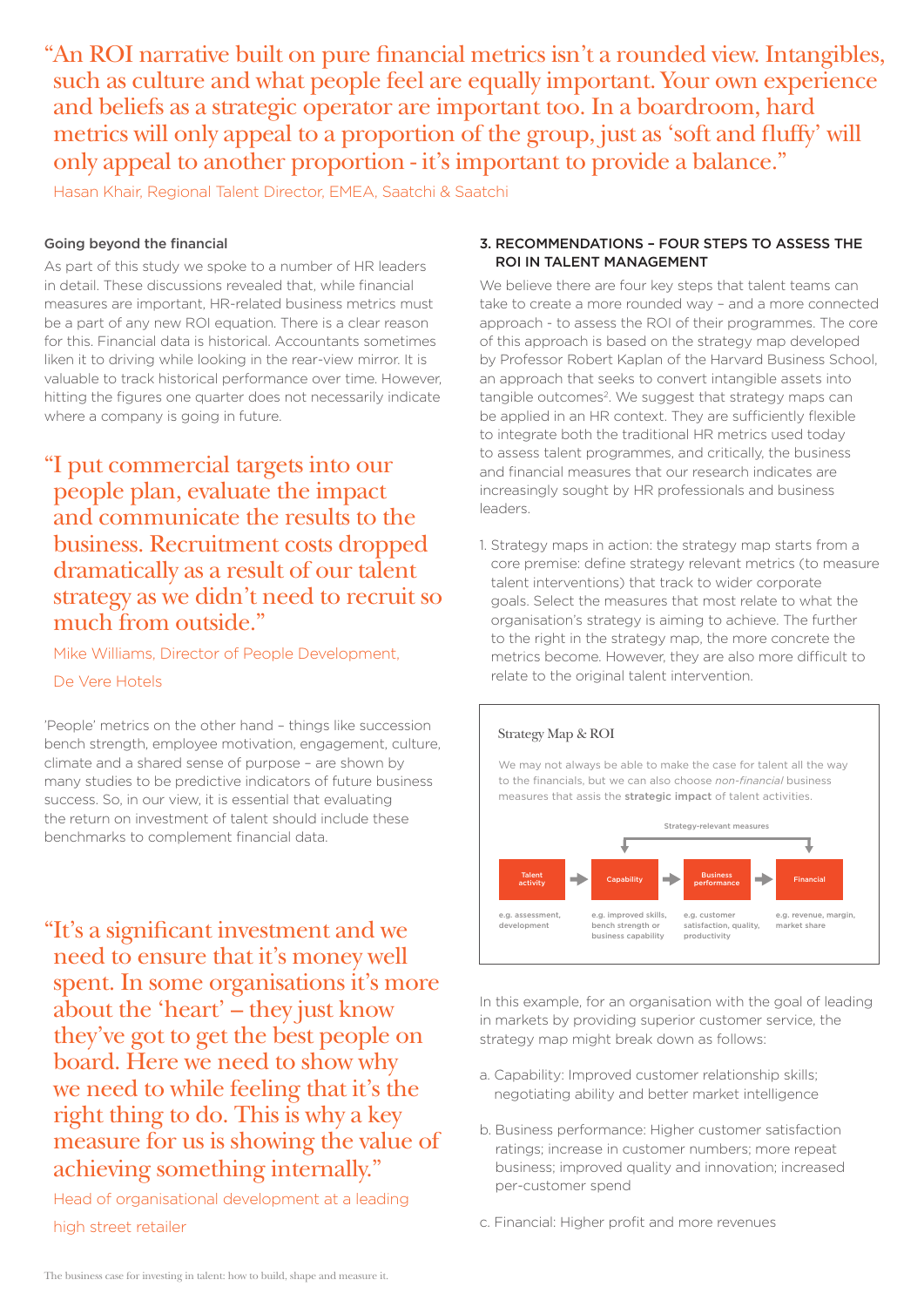"You need to be flexible in your measurement and metrics. If someone's transforming culture change, it's hard to measure that in financial terms. If they're able to shift mindsets, enable more productivity and raise morale, then you can't put a pound sign on that - but at the same time they've made a tremendous difference to the organisation."

Kerensa Jennings, Head of Strategic Delivery, Finance & Business, BBC

The beauty of this approach is that, while it may not be possible to relate every talent intervention directly to financial metrics, other strategy-relevant metrics such as capability and business performance can validate the investment.

- 2. Be inclusive: HR teams can collaborate and create critical connections with colleagues across the business. For example, finance teams will have valuable insight into how to build financial and business metrics into strategy maps. It is also important to connect with other leaders whose activities are likely to impact on the returns on investment in talent, and treat them as stakeholders.
- 3. New skillsets: Strategy maps can transform the way organisations assess talent investments – but our research shows that skills shortages across the HR community can limit the effectiveness of such approaches. Developing capability in creating and applying a range of metrics (both financial and nonfinancial), could become an increasingly vital part of HR's professional development.
- 4. Technology and the data-driven HR function: In recent years, the effectiveness and application of technology in HR has advanced significantly. Thanks to cloud and Software-as-a-Service (SaaS) technologies, it's much easier to introduce new HR systems and connect the multiple systems that HR has deployed over the years. A recent research report on HR technology buying trends from Bersin by Deloitte highlights that 20% of large organisations use over ten separate HR systems – these include compensation, performance, personal development tools, learning management systems and succession planning to name just a few<sup>3</sup>.

Consolidating these systems into one platform is a key requirement to help teams advance business analytics.

## 4. CONCLUSION

Until recently there was a widespread view that investing in talent was so important that it needed little or no financial justification. Our research shows a fundamental shift in thinking as the economic downturn necessitates closer scrutiny of all line items. In an era when organisations need to achieve more with less, HR professionals recognise the need to demonstrate the effectiveness of talent initiatives. The validation must account for real business value – going beyond traditional HR metrics that are still most commonly applied – to include business and financial indicators. However, the HR professionals we spoke to acknowledge that the industry lacks a consistent method to evaluate talent programmes in this way. Strategy maps provide an approach which can help provide this methodology.

The strategy map provides a framework that links talent interventions to a wide range of both financial and nonfinancial metrics. Using this framework, HR can use its unique perspective to add to the financial case with additional measures such as employee motivation and engagement - powerful predictors of future business success. Applying this approach consistently across all key projects could provide the validation rigour that senior teams expect. Over time it will also build a clear analysis of which areas of investments are producing real results, and which need attention.

Building competency in creating a business case and measuring the return on investment will increase HR professionals' ability to evaluate project outcomes. It's important too for the profession to build its knowledge of new technology that makes it much easier to: link separate systems, produce the data that shows how talent initiatives map back to business performance and provide real-time, on demand information to assist talent professionals in planning interventions.

The growing interest in measuring the ROI of talent is likely to become a more definitive requirement. The need to protect and secure budgets with improved evaluation techniques will take on a more critical significance. Demonstrating ROI can also help HR prove its value and contribution to the success of the business. Globalisation, complexity and the shortage of key skills are trends that make attracting, developing and keeping the best people an ever more competitive discipline. In this context, organisations with the strongest talent programmes can gain clear competitive advantage and become stand-out leaders in their sectors. If HR leaders can make the case for investment in talent programmes, they will make an even more significant contribution to the success of their organisations.

"Measuring return depends on the type of organisation. Some are more about judgement and what's implicit, and for others it's a more technical exercise. But the question is, is it done, and who's responsible? Where is this all brought together in the systematic way that allows the CEO and her or his team to take some informed decisions?"

Andy Parfitt, Executive Director Talent, Saatchi & Saatchi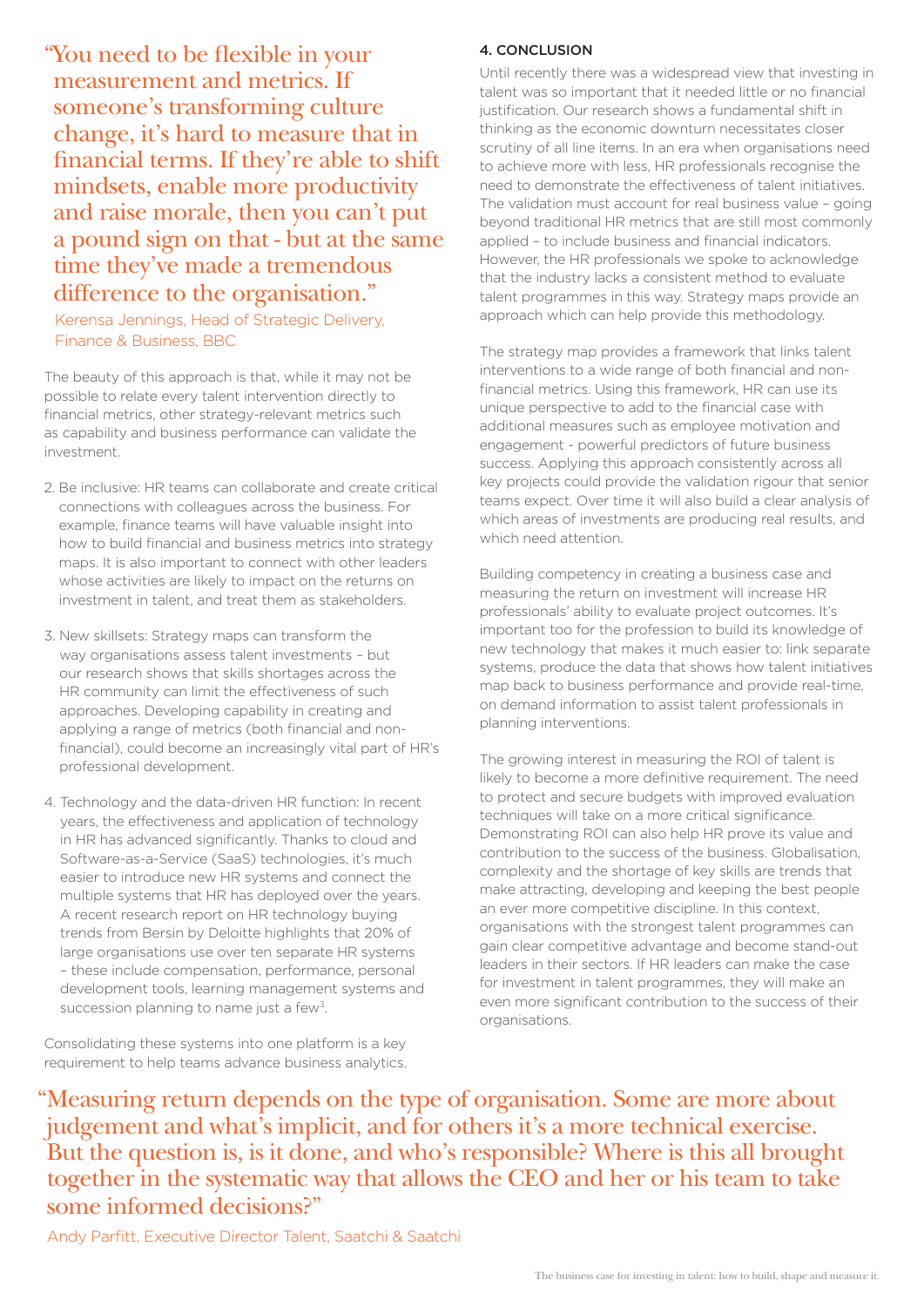### **REFERENCES**

- <sup>1</sup>. White Paper: Measuring and achieving a strong return on investment in talent, Xancam
- 2. Kaplan, R S and Norton, D P (2004), Strategy Maps: Converting Intangible Assets into Tangible Outcomes, Harvard Business School Press
- <sup>3.</sup> Managing Talent through Technology, HCM Buying Trends 2013

"Talented individuals are in short supply. Many CEOs will say that a talent pipeline is one of their increasing challenges and actually talent is a differentiator now in many organisations. The ability to prove, particularly in an economic downturn, that actually investing in talent is the right thing to do, is really, really important in terms of being able to demonstrate the long term business benefit."

Louise Beardmore, Head of Organisational Development & Change, United Utilities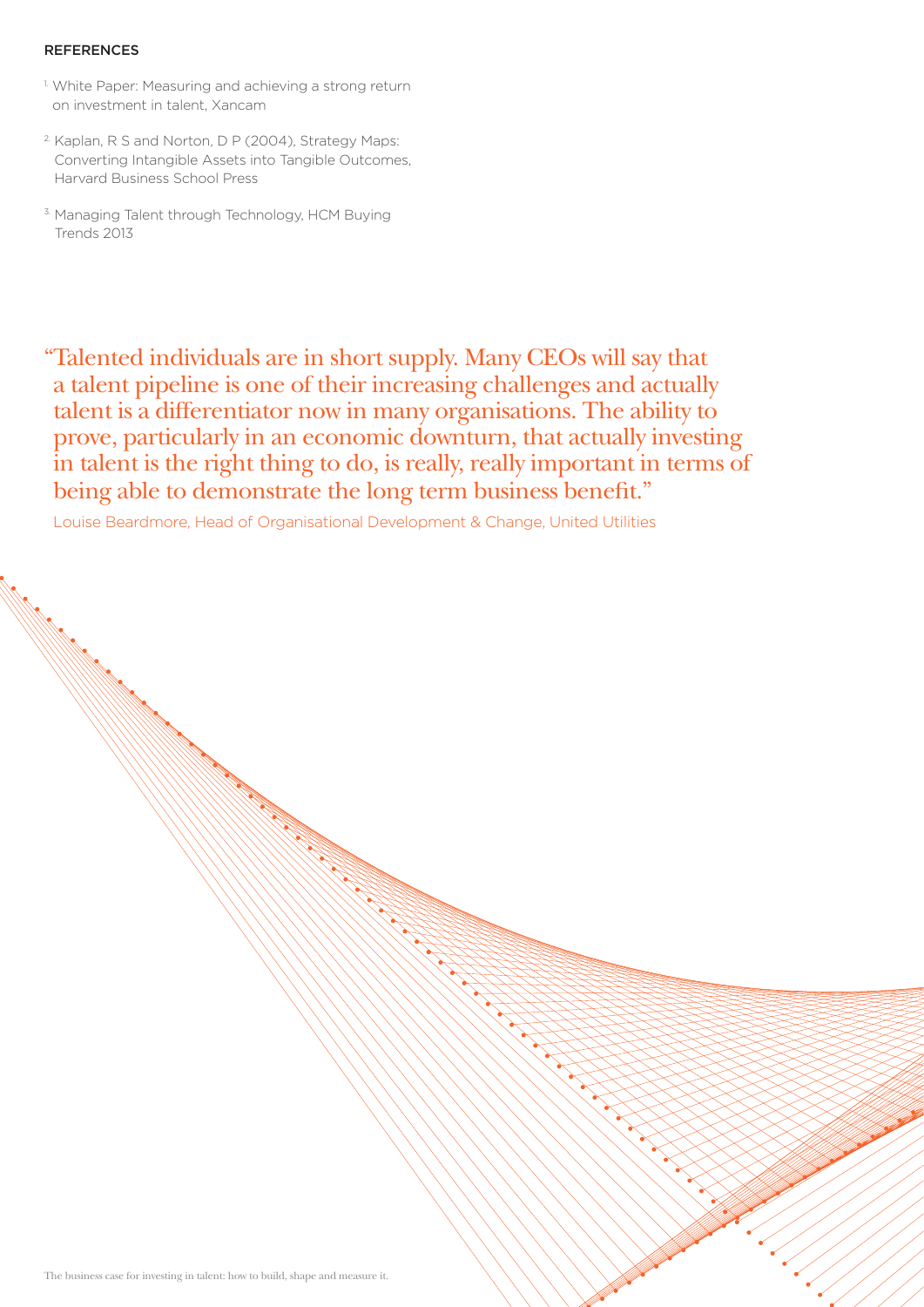## ABOUT CIRRUS

Cirrus is a leadership development and brand engagement specialist.

We create critical connections that bond leaders, colleagues and customers to your organisation's purpose and direction.

In early 2013, Cirrus merged with talent experts Xancam. Together we work closely in partnership with clients to help attract, assess, develop, engage and retain talent in line with each organisation's unique values and goals.

If you are an ambitious organisation with a need to accelerate and sustain change, Cirrus is your natural partner.

## Our fresh thinking will bring you… Enhanced reputation. Faster change. Better results.

www.cirrus-connect.com

## ABOUT LUMESSE

Lumesse is a global company making talent management solutions work locally.

We help customers around the world to implement successful local talent management strategies that identify, nurture and develop the right people, in the right place, at the right time.

2,000 customers in over 70 countries work with us because they recognise that commitment, innovation and value only come from great people. We help customers to unlock and inspire that human potential in their businesses. Our integrated talent management solutions are comprehensive, intuitive, secure and fully internationalised into over 50 languages.

## www.lumesse.com